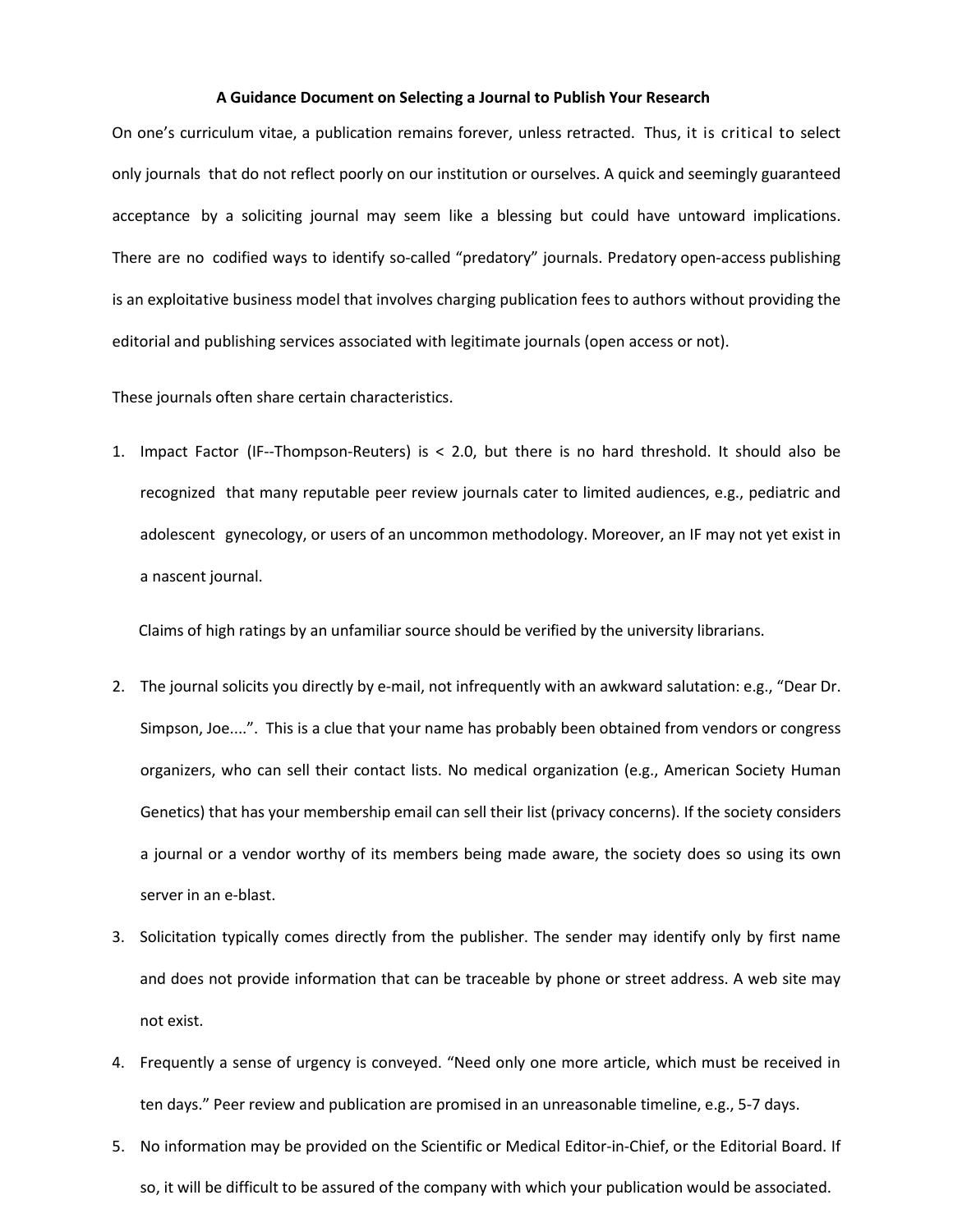- 6. There is no indication that the journal has an affiliation with an existing professional organization. This is not essential, but if an organization is not cited one should then expect a named editorial board.
- 7 . Established journals also solicit, and indeed new journals must. However, expect this to come from the Editor in Chief, not from an unnamed person difficult to trace.
- 8. Mimicking the name or web site style of more established journals.
- 9. A typical business model for predatory journals is fee-based to ensure "open access". Open access is cited as necessary to pay for loss of advertising income. The strategy is to accumulate a sufficient number of articles for which authors have paid fees, thus supporting staff and publication costs. The usual fee/charge is rarely disclosed in the initial solicitation. Sometimes the fee is "discounted", ostensibly given exigency of time.

 On the other hand, some of the journals with the highest impact factors charge fees (e.g., PNAS) defend this on the basis of lack of conflicts.

10. There is no schedule for issues (quarterly, biannually etc.) and the table of contents may not be easily available online.

## **SUMMARY**

No red line distinguishes the traditional peer review journals to which we aspire from those others considered "predatory". However, characteristics cited here justify close scrutiny. In an effort to distinguish legitimate journals and publishers from non-legitimate ones, principles of transparency and best practice have been identified and issued collectively by the [Committee on Publication Ethics](https://publicationethics.org/) and th[e Directory of Open Access Journals,](https://doaj.org/) the [Open Access](https://oaspa.org/)  [Scholarly Publishers Association](https://oaspa.org/) and th[e World Association of Medical Editors](http://www.wame.org/) (1). The NIH has issued a statement on article publication for NIH funded research (2). Stop Predatory Journals is another resource (3).

Our university librarian can serve as a resource to help in determining the legitimacy of the journals.